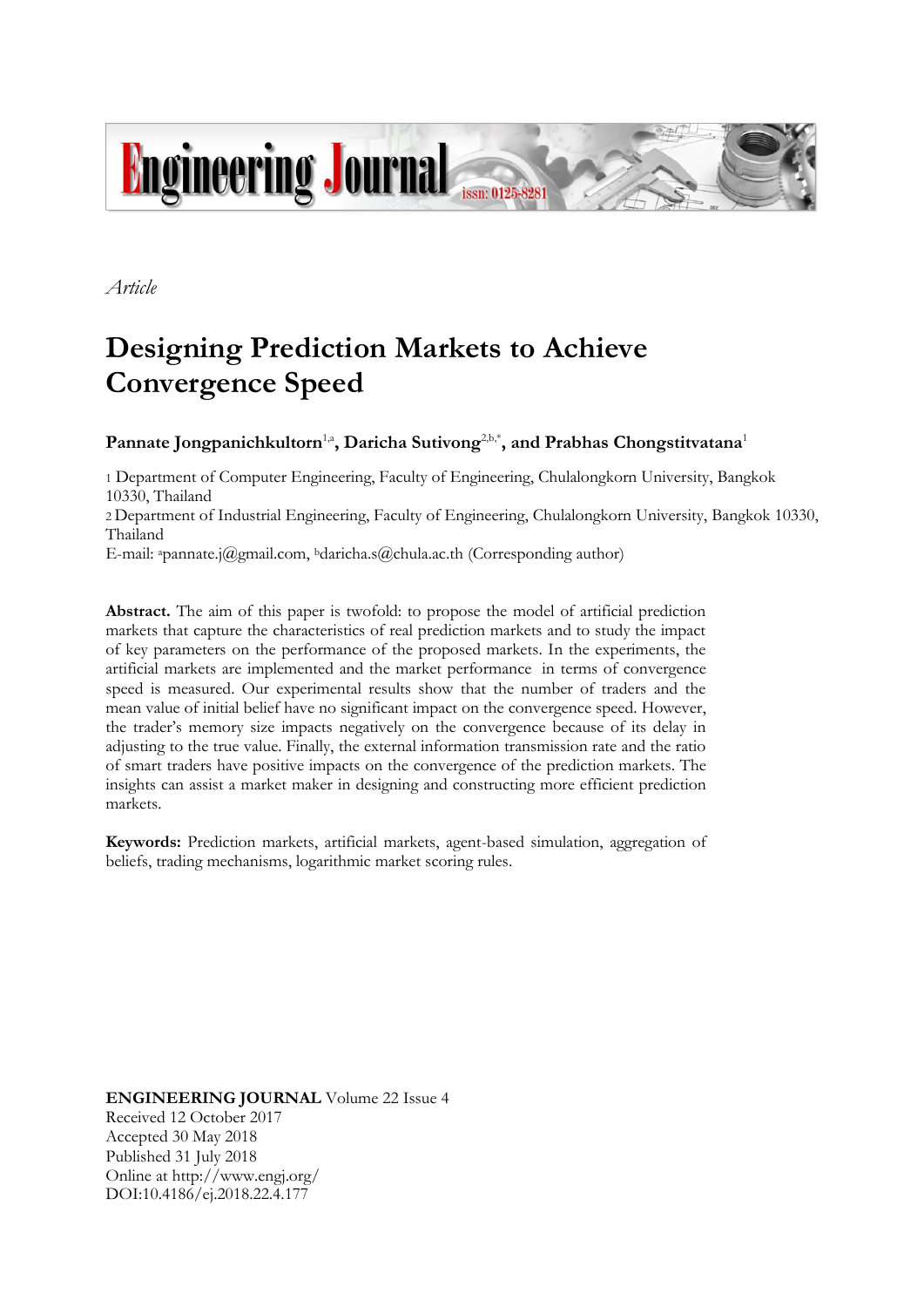# **1. Introduction**

Predicting outcomes of the future events with high accuracy is always an interesting and challenging problem. Several techniques have been developed to achieve this goal, such as opinion poll, Delphi method, and traditional assessment of experts. Prediction markets are recent methodology, where speculative markets are created to predict an outcome by trading contracts in the markets. Trading behavior of the traders determines the market price, and the price yields certain information on the outcome, such as the probability that the specified outcome is true. For example, in the prediction markets with the winnertakes-all contract, participants may receive \$1 if and only if a specified candidate wins an election and \$0 otherwise. Thus, participants who believe with 80% certainty that the candidate will be elected should be willing to buy the contract at the price of 80 cents or lower. Various experiments have shown that the accuracy of this technique is at least equivalent to other techniques with similar pool of participants [1]. Many well-known international firms use prediction markets for their internal decisions. Hewlett-Packard Corporation uses this technique to forecast sales [2]. Eli Lilly uses markets to predict the chance of new drugs passing the product test [3-4]. Google has run a number of prediction markets to forecast company performance and industry trends [5]. Apart from prediction results, prediction markets also show the flow of information within the organization [6].

In general, two main approaches exist to study prediction markets. One is to create and experiment on real prediction markets. The other is to study via artificial prediction markets, which are virtual markets implemented on a computer where trading is done by computer-generated agents. The first option faces numerous problems, such as whether the prediction markets are against the law of that country, how to control participants, the magnitude and certainty of cost to the market maker, etc. Therefore, gaining insights on how to design the prediction markets via the latter option offers more control, convenience, and cost effectiveness. This paper proposes the model of artificial prediction markets that capture the characteristics of real prediction markets. The agents in these markets also update their belief towards the specified event according to their prior beliefs, the recently received information, and the market price.

The paper is organized as follows. Section 2 provides the background of the prediction markets and the artificial markets. The proposed market mechanism is thoroughly explained in section 3. Section 4 describes the experimental parameter setting and performance measurement. Section 5 presents analyses on the impact of key parameters, such as the number of traders, the mean value of initial belief, the memory pool size, the transmission rate and the ratio of innovators. Finally, section 6 offers the insights on how to calibrate those parameters in order to optimize the convergence of the markets to the real price.

#### **2. Literature Review**

#### **2.1. Prediction Markets**

Prediction markets are speculative markets that aim to predict future outcome of interest, such as a presidential election, expected profit, and a project deployment date by gathering information from participants. Iowa Electronic Market (IEM), one of the first prediction markets, has been introduced by University of Iowa, aiming to predict the results of US presidential election [7]. After Berg *et al*. have concluded data from IEM that prediction markets outperformed polling organizations and forecasted very accurately, prediction markets have gained much attention [7]. Researchers have adopted prediction markets as a forecasting tool in many areas, such as politics [7], health care [8], and project management [9]. Ritterman *et al*. [8] have used prediction markets together with Twitter to find the probability that Swine Flu virus will become a plague and this approach had higher accuracy than some baseline methods. Remidez and Joslin [9] have adapted prediction markets to help improve project communication which is a substantial factor for effective project management [10]. Moreover, Prediction markets can also be used for other purposes, such as supporting decision making [11] and assessing information quality [12].

Polgreen [13] have stated four reasons why prediction markets are accurate. First, the knowledge discovered by prediction markets is derived from all participants, each of whom may have different opinions on particular events. Second, prediction markets support intelligent participants to trade frequently through the incentive scheme. Third, this technique provides feedback from other's beliefs to participants. Participants learn from the market price and feel motivated to gain more information. Finally,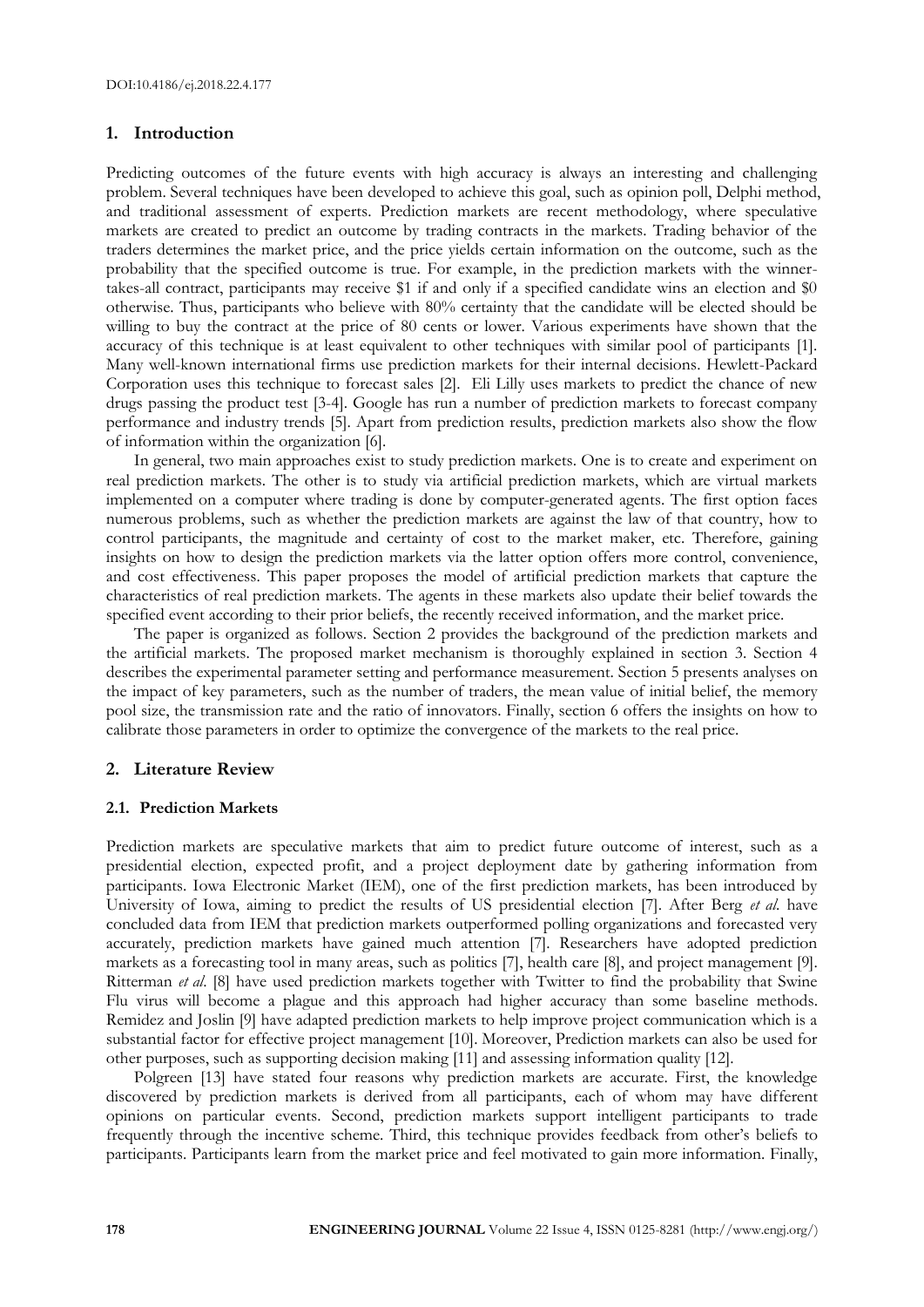participants can trade anonymously in the prediction markets; consequently, they tend to share more information that they may not otherwise share publicly.

There exist many contract types but the popular one that will be used in our experiments is called "winner-takes-all" [14]. This contract pays \$1 if the specified event occurs and \$0 otherwise. The traders who believe that the event will occur will buy the contracts, which in turn drives the market price up. On the contrary, the traders believe otherwise will sell the contracts once the market price is too high thus driving the price down. The final market price reflects the probability that the event will be true, according to the belief of the crowd.

# **2.2. Trading Mechanisms**

There are four main trading mechanisms used in the prediction markets: Continuous Double Auction (CDA) [15-16], Market Scoring Rule (MSR) [14, 17-18], Pari-Mutuel (PM) [3, 19], and Dynamic Pari-Mutuel (DPM) [19]. In CDA markets, all bids and offers are maintained in the order book. Trading is executed only when the buyer's bids and the seller's offers are matched. At any time, both buyers and sellers can update their bids or offers. Market operators are free of financial risk because it simply matches corresponding sellers and buyers. MSR is developed to address the liquidity problem in CDA. In MSR markets, buying and selling can be done at any time with the market maker and the market price is adapted automatically due to the number of contracts in the market. In PM markets, participants bet on the fixed outcome pool and participants who bet on a right pool will divide the total proceedings among themselves after management cost is subtracted. One main problem with this mechanism is that many participants will delay buying the contracts until almost near the market closing because new information may arise before the market closes and there is no benefit in buying the contract early. Pennock [19] has developed DPM in order to benefit from limitless liquidity of PM and allow the market price to change as a result of new information. In DPM markets, traders can buy any outcome they want at a certain price but selling can be executed only via CDA mechanism with limited liquidity; therefore, DPM serves as a hybrid between CDA and PM.

In our experiments, we implement MSR markets, as it is highly popular in practice due to its simplicity and liquidity. Klingert and Meyer [20] have compared an impact of CDA and MSR mechanics on the number of trades, the accuracy, and the standard deviation of price. They have concluded that the advantages of MSR over CDA include higher number of trades and less standard deviation of price; however, accuracy is independent of trading mechanisms. MSR facilitates more trades because CDA needs at least two traders to execute a trade, while MSR needs only one trader, thus leading to higher liquidity. Moreover, the mechanism to calculate the market price by considering all past trades of MSR reduces a magnitude of price changes resulting in a lower standard deviation.

#### **2.3. Logarithmic Market Scoring Rules (LMSR)**

LMSR [17, 21] originates from logarithmic scoring rule; thus, the cost function and the price function are in logarithmic form. Cost function is a function for calculating the cost of buying or selling a certain number of contracts as shown in Eq. (1). Price function is used to calculate the spot price of the contract as shown in Eq. (2). A spot price will increase if a trader buys a contract and will decrease if a trader sells a contract, following the same logic as in the real market.

Cost Function:

$$
C(\vec{q}_t) = b \cdot \ln(\sum_{j \in N} e^{q_{j,t}/b})
$$
\n(1)

The amount of money a trader must pay or receive for each trade is  $C(\vec{q}_t) - C(\vec{q}_{t-1})$ . *N* is the number of mutually exclusive and exhaustive outcomes.  $\vec{q}_t = (q_{1,t}, q_{2,t}, ..., q_{N,t})$  is the vector of the number of shares on the market for each of the *N* outcomes after the *t*th trade in the market. *b* is the liquidity parameter, which is determined by the market maker.

Price Function:

$$
P_i(\overrightarrow{q_t}) = \frac{e^{q_{i,t}/b}}{\sum_{j \in N} e^{q_{j,t}/b}}
$$
(2)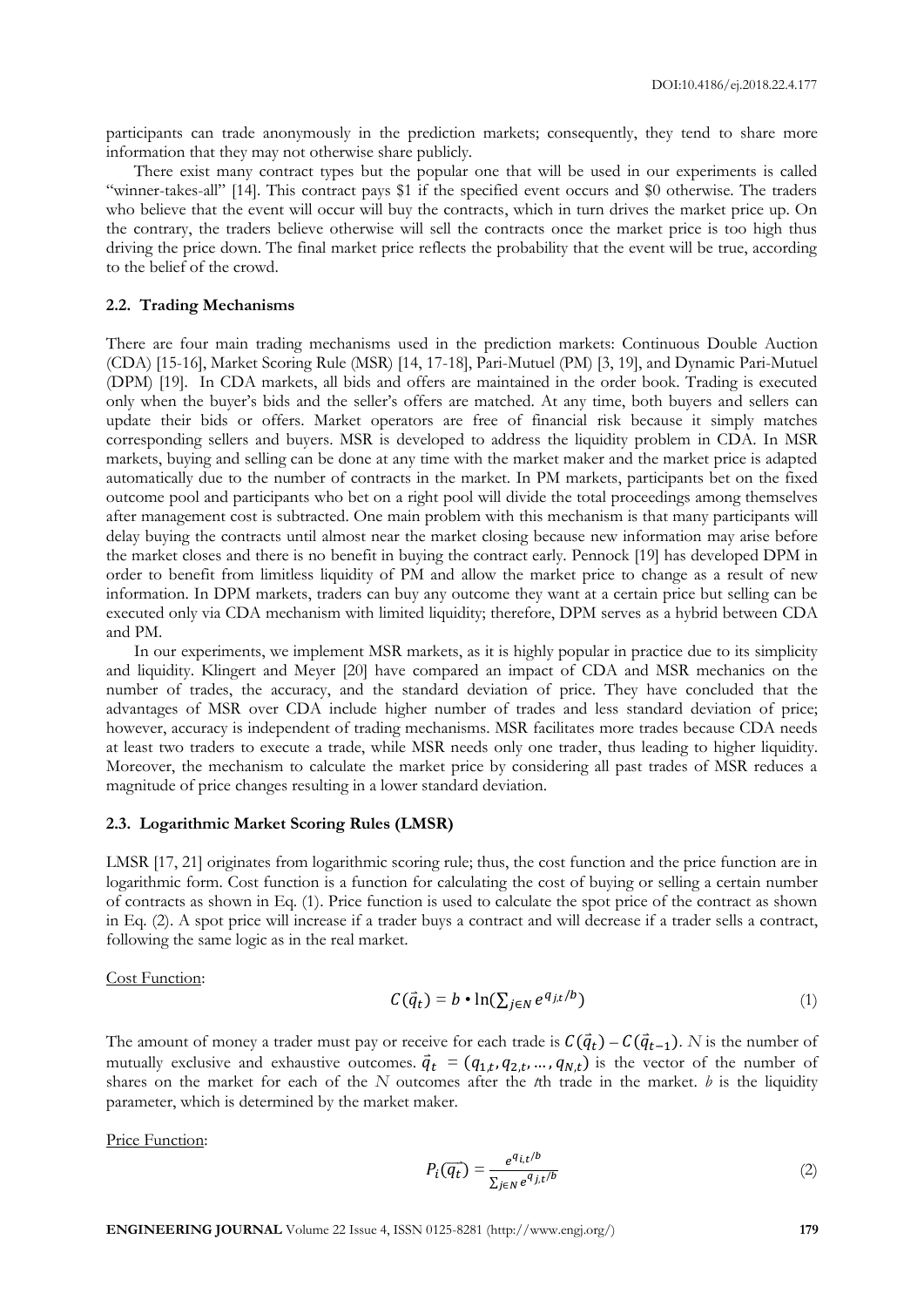$P_i(\overrightarrow{q_t})$  is a spot price of  $i^{th}$  outcome.  $\overrightarrow{q_t} = (q_{1,t}, q_{2,t}, ..., q_{N,t})$  is the vector of the number of shares on the market for each of the *N* outcomes after the *t*th trade in the market. *b* is the liquidity parameter, which is determined by the market maker.

For example, the market maker creates the prediction markets with two choices and sets liquidity parameter (b) to 100. At the beginning, if a trader buys five contracts of the first outcome, then he has to pay  $C(5, 0) - C(0, 0) = [100 \times \ln(e^{5/100} + e^{0/100})] - [100 \times \ln(e^{0/100} + e^{0/100})] = $2.531$ . The market price of the first outcome contract will increase from 0.5 to  $P_1 = \frac{e^{5/100}}{e^{5/100} + e^{0.5}}$  $\frac{e}{e^{5/100}+e^{0/100}}$  = \$0.512.

## **2.4. Artificial Markets**

Artificial markets are computer-simulated markets with electronic agents acting as traders participating in the markets. This kind of traders can use heuristics, mathematical equations, or machine learning techniques to imitate human's decision process. Artificial markets are popularly used in finance area because artificial markets can model the empirical interactions of traders in financial markets [22]. LeBaron [23] has also explained why artificial markets are frequently used in financial experiments. Financial setting offers clear objectives of agents and information aggregation methods, while financial data is also readily available and can be accessed easily. Moreover, the advancement in experimental financial markets with controlled environments makes a comparison with artificial markets reasonable.

Most research in artificial markets can be divided into two fields [24]. The first field focuses on creating a successful market mechanism and its environment. For example, Qin (2006) has used artificial markets with heterogeneous agents to find the market mechanism that minimize Smith's coefficient of convergence and found Continuous Double Auction (CDA) or English Auction (EA) to be the most appropriate for the given supply-demand schedules. The other field concentrates on the dynamics of price that are generated by these markets in order to replicate some characteristics of real financial markets. For example, Raberto *et al*. [25] have implemented artificial financial markets which are populated with heterogeneous agents and used Genoa market microstructure to capture leptokurtic return distributions and volatility clustering.

On applying artificial markets to prediction markets environment, Toriumi and Ishii [26] have used artificial markets to study the conditions that make prediction markets more effective than opinion polls. They have run a number of artificial prediction markets to analyze the influences of information frequency, innovators, and motivation rate by using the difference between real price and the final market price of prediction markets as a measure. Their results have shown that the important factors are the presence of innovators (intelligent traders) and a low motivation rate, while both prediction markets and opinion polls benefit from high information frequency. This research serves as a framework for our proposed artificial prediction markets.

#### **3. The Proposed Artificial Prediction Markets**

Our goal is to propose the design for an artificial prediction markets using MSR and to provides insights on how to calibrate various parameters for market performance. Our proposed markets design is based on Toriumi and Ishii [26] information distribution approach and certain assumptions about traders. Specifically, the information is distributed to traders at a transmission frequency with the information attributes. The traders are modeled with the same five basic attributes, as explained later.

However, this paper takes on several key different assumptions about the trader's belief and trading behavior. First the previous paper has assumed that the agents or participants in the real world come into the markets with no prior beliefs or expectations, but in our proposed model all agents are assumed to possess certain initial beliefs towards the specified event. Second, instead of agents updating their belief solely on an external information, our model incorporates their prior belief and the market price as additional important factors to calculate the predicted price. The third extension is on the trading behavior. Toriumi and Ishii (2011) have assumed that if the predicted price is higher than the market price, the agents will sell the contract because they think that the price will fall soon. Or if the market price exceeds the predicted price, they will buy the contract. However, this paper proposes that the agents execute their transactions based on their beliefs with a goal to generate a profit. Specifically, if the predicted price is higher than the market price, the agents will buy the contracts due to the belief that the market price should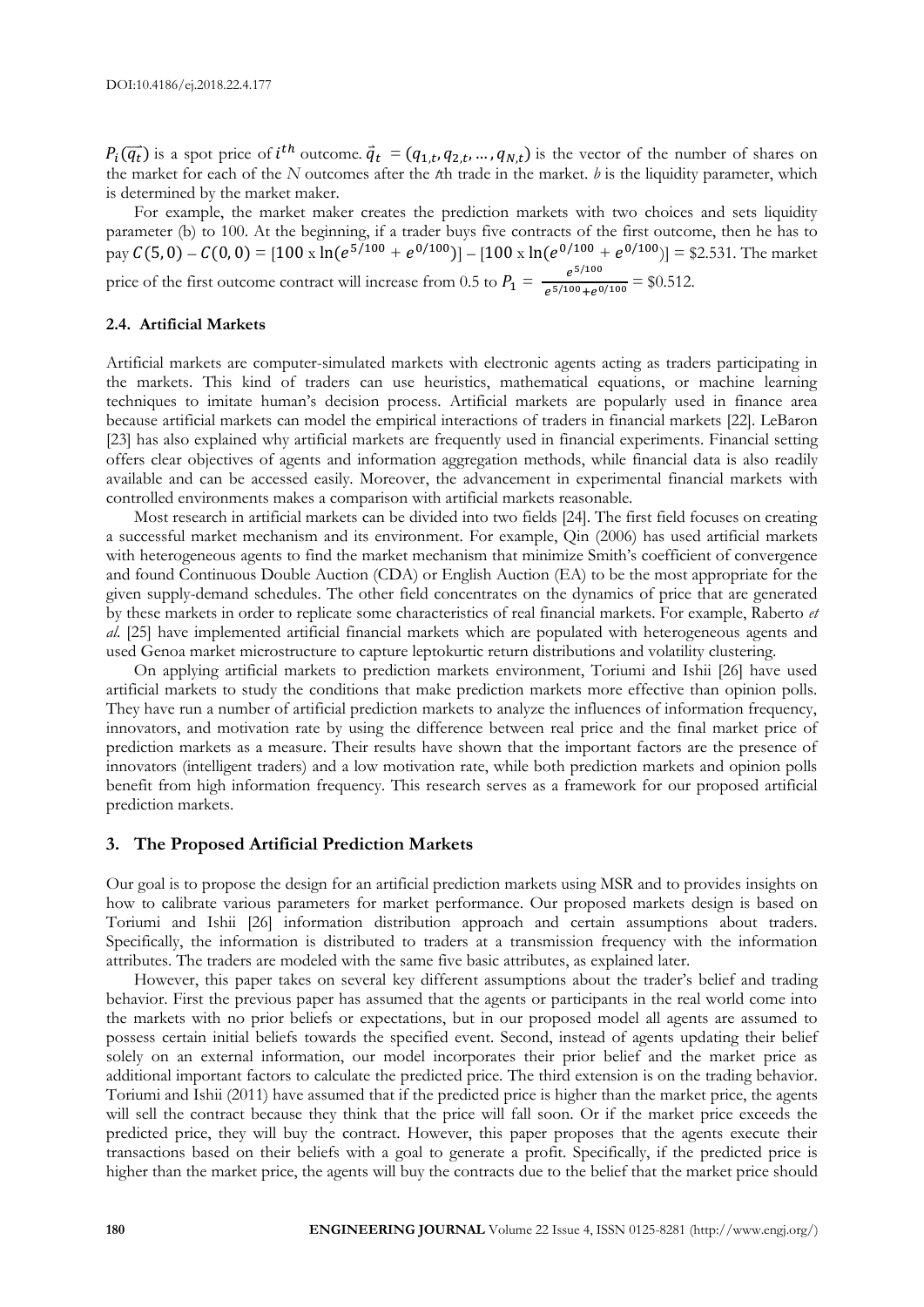rise soon. If the market price exceeds the predicted price, the agents will sell the contracts, as the contracts are currently over-valued.

Our simulation will create automated prediction markets that are populated with traders. The traders will then receive information from the market maker, update their beliefs, and make a decision to buy or sell the contracts until the indicated number of steps is reached. Traders' behavior is a key factor that determines the effectiveness of the markets. Sections below explain the mechanisms of the proposed artificial prediction markets in detail.

# **3.1. Prediction Goal**

The simulation is used to investigate the traders' ability to receive and comprehend information on the real price of the contract, which is a real number between 0.0 and 1.0 inclusive, and also to study the effectiveness of the market mechanism to extract the wisdom of the crowd. For example, given a real price of 0.8, the market price after traders have executed some tradings should eventually reach 0.8.

#### **3.2. Information Distribution Approach**

In each step, the information about the real price of the contract will be distributed to every trader at a certain probability called a transmission rate, between 0.0 and 1.0 inclusive. Each piece of information has the following attributes:

1. Type of information (m) is an integer of value 0 or 1 that shows negativity or positivity of the information. For example, if the real price is 0.8, an average 80% of the information will show positivity  $(m=1)$  and 20% of the information will show negativity  $(m=0)$ .

2. Difficulty level (d) is a real number between 0.0 and 1.0 inclusive that represents the difficulty of the information. The difficulty models characteristics in the real world where information is sometimes harder or easier to comprehend by general public.

# **3.3. Trader Modeling**

During the simulation, each trader decides to buy or sell a contract by comparing his belief with the market price. Each trader has the following attributes:

1. Smartness (s) is a real number between 0.0 and 1.0 inclusive that shows trader's ability to comprehend the information. In this experiment, we divide traders by their smartness into two groups. The first group with smartness between 0.8 and 1.0 inclusive represents innovators who can understand almost every received information. The second group represents normal traders whose smartness is between 0.0 and 0.2 inclusive. Traders can comprehend the information if and only if the below inequality is true.

$$
s \ge d \tag{3}
$$

2. Trading frequency (f) is a real number between 0.0 and 1.0 inclusive that shows the probability that each trader will trade in this step. This parameter reflects uncertainty in human's behavior. They only trade when they want to do so.

3. Motivation rate (h) is a real number between 0.0 and 1.0 inclusive that shows the motivation to trade. All traders' motivation rate is set to a constant value throughout the experiments. When traders cannot comprehend the information, the trading frequency will be multiplied by the motivation rate in order to lessen the traders' probability to trade as follows.

$$
f_{t+1} = f_t \bullet \mathbf{h} \tag{4}
$$

4. Memory pool (p) is a limited-size FIFO (first in first out) memory used to store the received information type value. When the trader comprehends the information, the information type is put into an empty slot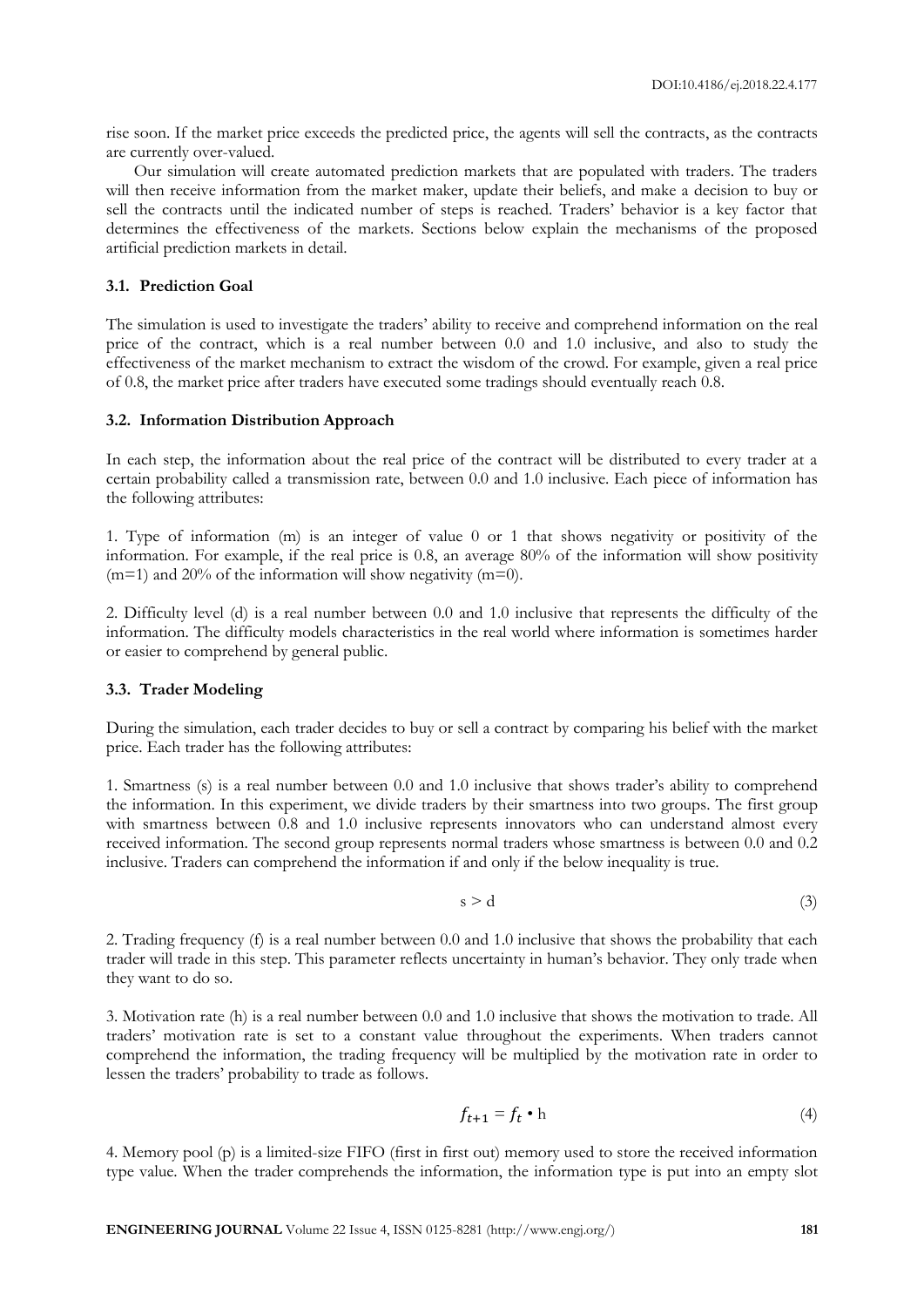of this memory pool. When the memory pool is full, new incoming data will replace the oldest data in the memory pool. Similar to human behavior, we can remember only a certain amount of information.

5. Belief (b) is a real number between 0.0 and 1.0 inclusive that shows the trader's belief towards the event or the predicted price of the contract. We propose the trader's belief to depend on his prior belief, previous information and the current market price. Therefore, our proposed belief will be recalculated over time as a weighted average among these factors, as shown in the following equation.

$$
b_{t+1} = x_1 \ (Belief_t) + x_2 \ (Price\ from\ memory\ pool) + x_3 \ (Market\ price) \tag{5}
$$

$$
x_1 + x_2 + x_3 = 1
$$

 $x_i$  is a weight representing the contribution of each factor in updating the trader's belief.

#### **3.4. Trading Mechanism**

First, all traders' beliefs will be initiated from a normal random variable with a certain mean and variance to represent a range of beliefs at a certain mean. Next, information will be distributed to all traders based on a transmission frequency. When the trader receives an information, he will compare his smartness (s) with the information's difficulty level (d). If the inequality (3) is true, the trader can comprehend the information and will put the information's type value into his memory pool. His trading frequency will be set to 1.0 which means that he will trade on the next step because he just received new information. On the contrary, if he cannot comprehend the information, his trading frequency will be decreased by a factor of his motivation rate according to Eq. (4), as receiving unclear information may deter one's action.

Next, he will update his belief based on Eq. (5). He will then decide whether to trade in this step, based on his trading frequency. If he decides to trade, he will compare his predicted price or his current belief with the market price. If his predicted price is higher than the market price, he will buy the contract because he believes that the real price of the contract should be higher than the current price, so the market price will rise. On the other hand, if the market price is higher than his predicted price, he will sell the contract because he believes that the market price is too high, and it will likely decline. We can summarize the inequalities that the traders use to buy, sell, or hold the contract as follows:

| Buy if  | $Predicted\ price > Market\ price$ | (6) |
|---------|------------------------------------|-----|
| Sell if | $Predicted\ price < Market\ price$ |     |
| Hold if | $Predicted\ price = Market\ price$ | (8) |

Figure 1 shows the flow of the proposed prediction markets. At the beginning, all traders' beliefs are initialized from a random normal distribution with certain mean and variance. At the beginning of each step, information about the outcome will be sent to all traders at a constant transmission rate. Traders then update their beliefs using Eq. (5) before they decide to buy or sell the contracts according to inequalities (6), (7) and Eq. (8). Their trading behavior determines the new market price which is one of the factors used to calculate their beliefs in the next round. This cycle repeats until a specified number of steps is reached.

# **4. Experimental Parameters And Performance Measurement**

We implement artificial prediction markets in JAVA and perform sensitivity analysis on various parameters in order to study the impact of each parameter to the market performance.

# **4.1. Experimental Parameters**

The parameter setting of the base simulation is shown in Table 1. We will analyze the performance of the traders and the market mechanism on its convergence to the real price of 0.8. There are 3000 steps in each simulation. A step is a cycle when all traders are given information, decide whether to trade, transact if appropriate, and lastly update their beliefs. In the real world, a step can be a day or half a day. The model simulates 100 traders, 50 normal traders and 50 innovators, participating in the markets. This mix reflects existence of people who understand most of information they receive and people who may not in the real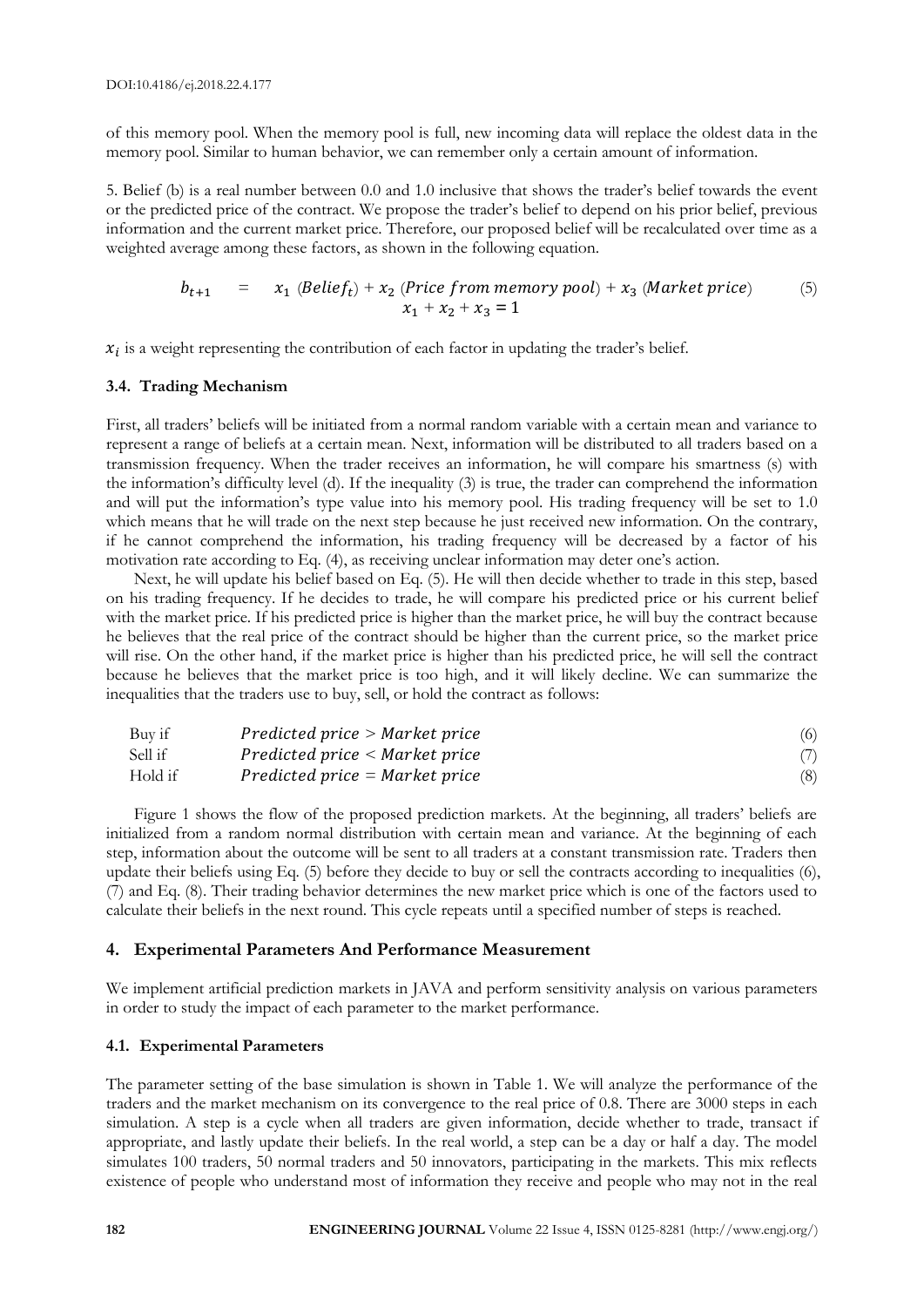world. Each trader's initial belief is drawn from a normal random distribution with mean = 0.6 and variance  $= 0.04$ . Trader's memory pool size is 100 and the transmission rate and the motivation rate are 0.5. The liquidity parameter (b) of the market is set to 100. This parameter determines the liquidity of the markets, the cost to the market maker, and adaptability of the price.



Fig. 1. Flow of the proposed artificial prediction markets.

Table 1. Base-case parameter setting.

| Parameter               | Value | Parameter         | Value   |
|-------------------------|-------|-------------------|---------|
| Real price              | 0.8   | Mean              | 0.6     |
| Number of steps         | 3000  | Variance          | 0.04    |
| Number of traders       | 100   | Memory pool size  | 100     |
| Ratio of innovators     | 0.5   | Transmission rate | $0.5\,$ |
| Liquidity parameter (b) | 100   | Motivation rate   | 0.5     |

# **4.2. Performance Measurement**

In this simulation, the market performance is measured by the steps to convergence. We define the steps to convergence as the number of steps it takes until the market price changes within one percent of the real price for ten consecutive steps. Given that the markets open only on weekdays, ten consecutive steps can be interpreted as two weeks, which represents a reasonable period to conclude its convergence to the real price. This value is averaged over 100 simulations. Measuring the market performance using speed to convergence is appropriate because in practice time to open the prediction markets is often limited. Therefore, the market price's fast convergence to the real price is highly beneficial practically.

# **5. Experimental Results**

In this section, we explore the impact of each parameter on the performance of the artificial prediction markets. Five key parameters that we analyze includes the number of traders, the mean value of initial belief, the memory pool size, the ratio of innovators, and the transmission rate. By understanding the impact of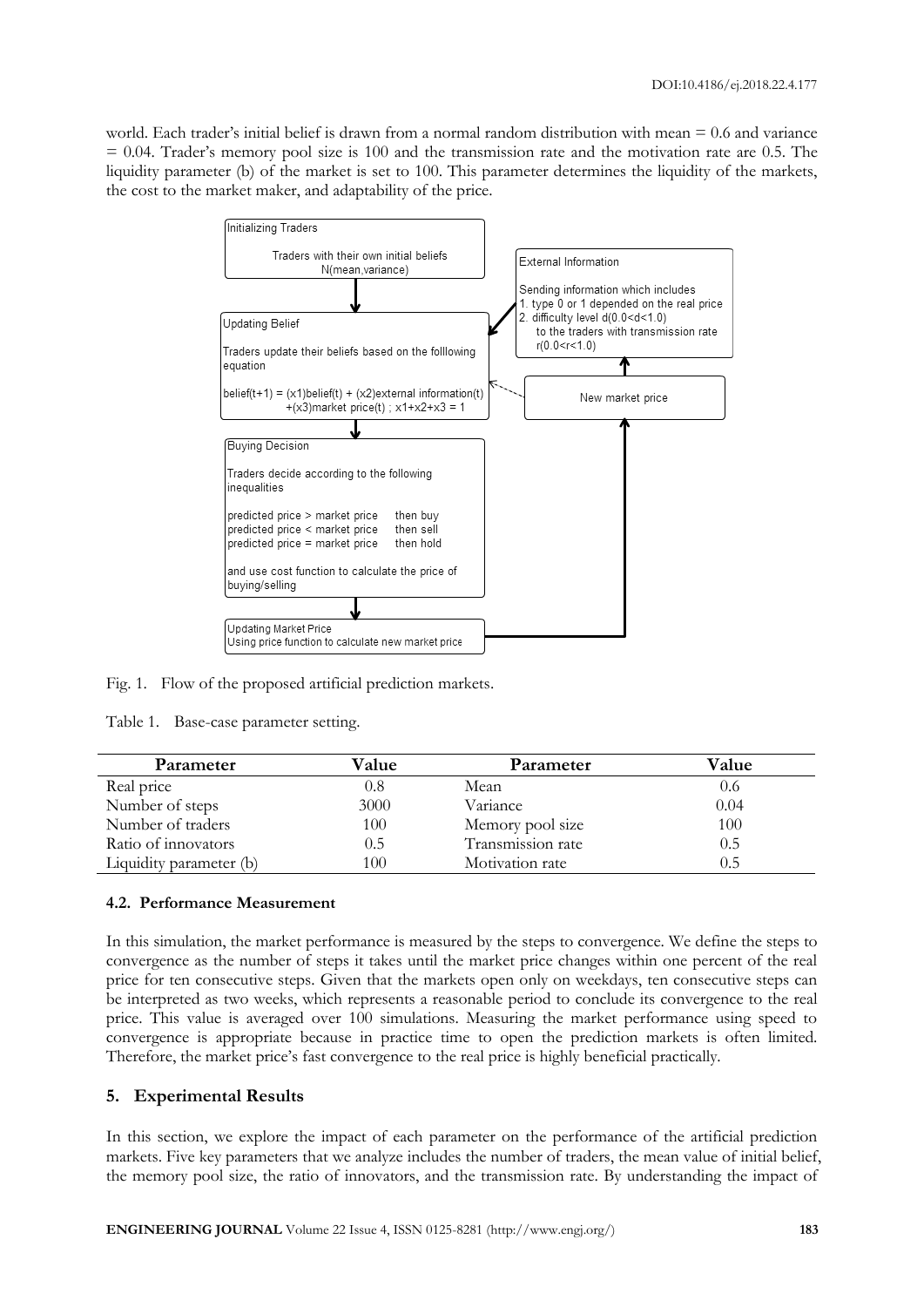these parameters, the market creator can design more effective prediction markets that can forecast the real price efficiently.

# **5.1. Number of Traders**

Figure 2 shows the relationship between the number of steps to convergence and the number of traders over 100 simulations. We observe that the number of traders participating in the prediction markets has no significant impact on the convergence speed. Figure 3 illustrates the price dynamics for various numbers of traders. During the first few steps, a higher number of traders leads to a faster approach to the real price because starting with a relatively low market price, every trader buys the contract until the price approaches the true value. Nonetheless, regardless of how many traders participate in the markets, it must take a certain amount of time for the traders to absorb the external information and adjust to the true value. We can observe from Figs. 2 and 3 that the market price converges to the real price at almost the same time (over 200 steps from the beginning to reach within one percent from the true value).



Fig. 2. Number of steps to convergence at various numbers of traders.



Fig. 3. Market price over time with 20, 100, and 180 traders.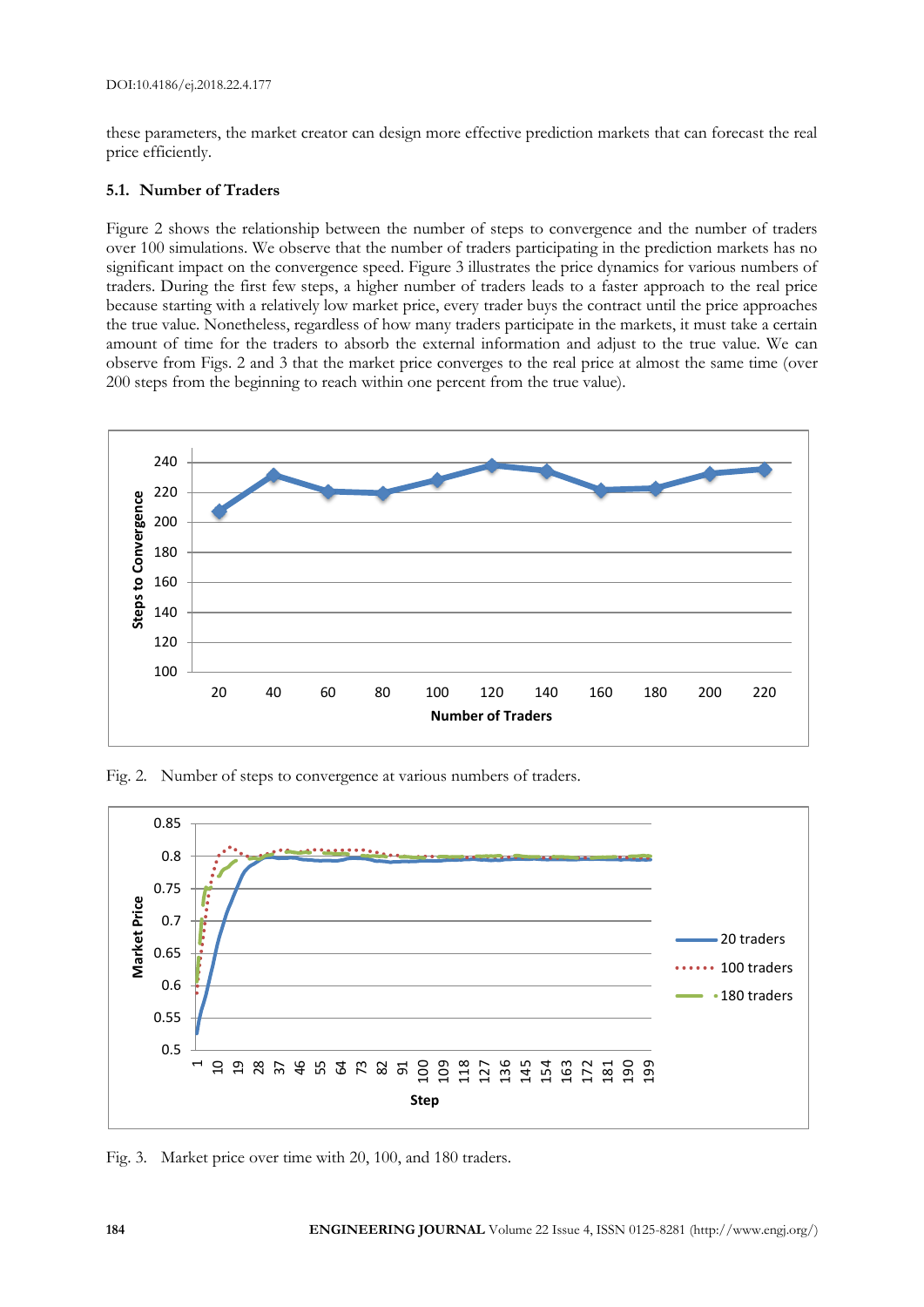# **5.2. Mean Value of Initial Belief**

The relationship between the number of steps to convergence and the mean value of initial belief is shown in Fig. 4. This mean value represents an average of traders' belief coming into the prediction markets. The mean value of the initial belief has no significant impact on the convergence. Figure 5 illustrates the price dynamics for various mean values. Regardless of the initial value, the market price approaches the real value almost at the same time because this initial belief quickly changes over time according to the belief update model (Eq. (5)).



Fig. 4. Number of steps to convergence at various means of initial belief.



Fig. 5. Market price over time when the mean of initial belief is 0.0, 0.4, and 0.

# **5.3. Memory Pool Size**

As illustrated in Fig. 6, the bigger the memory pool size, the larger the number of steps to convergence. This phenomenon can be explained by Fig. 7. With a smaller pool size of 100, the price can adapt to the external information quickly and approach the real price. On the contrary, with a larger pool size of 600, mixed behaviors can be observed. In one case, if the external information happens to lead the market in the

**ENGINEERING JOURNAL** Volume 22 Issue 4, ISSN 0125-8281 (http://www.engj.org/) **185**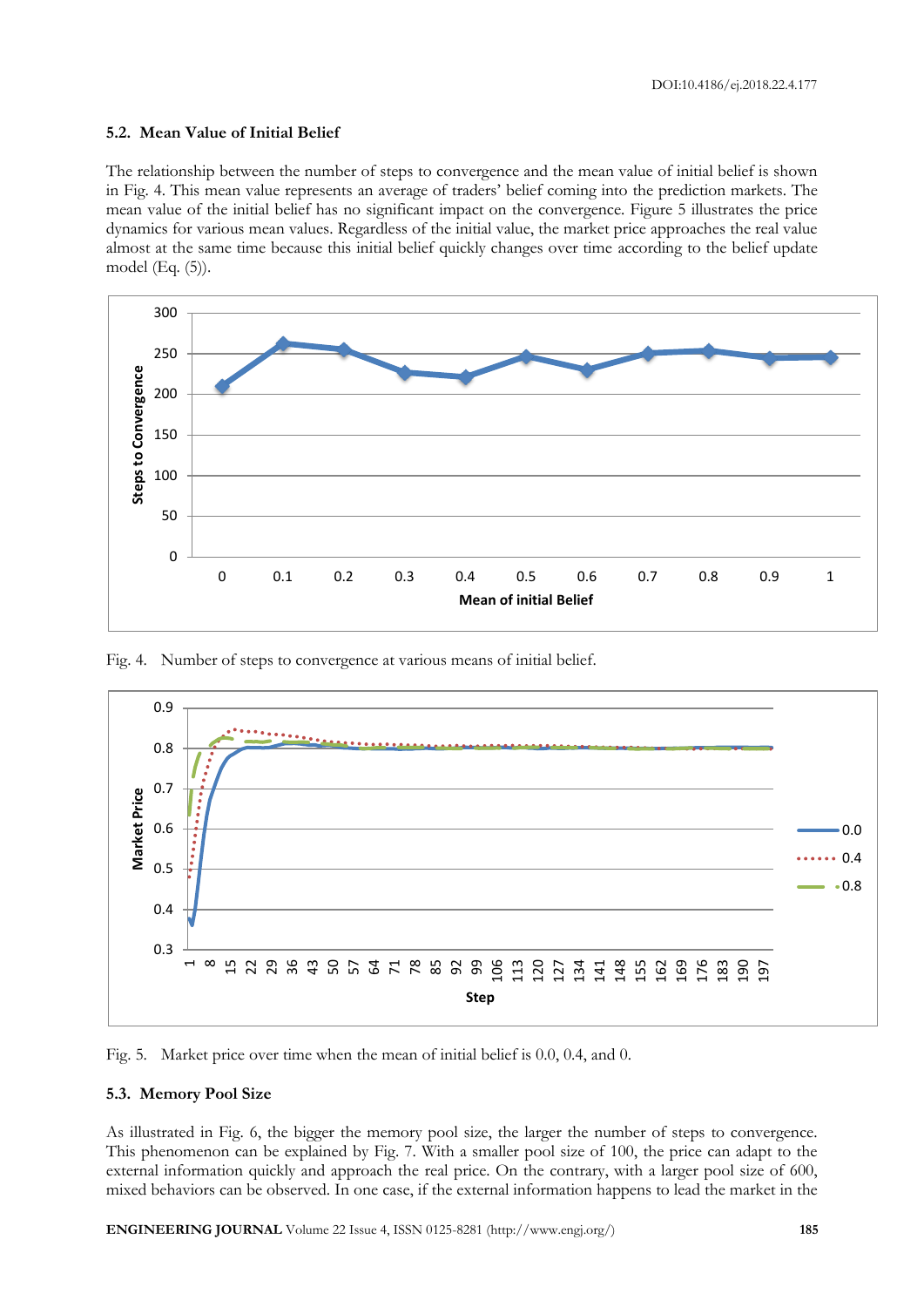#### DOI:10.4186/ej.2018.22.4.177

right direction, the market price will converge quickly within a few hundred steps. On the contrary, should the first set of external information lead the market in the wrong direction, the larger memory pool size will delay the trader's belief update, leading to slower convergence. Overall, a small memory pool size leads to a faster convergence.



Fig. 6. Number of steps to convergence at various memory pool sizes.



Fig. 7. Price calculated from external information over time at memory pool size of 100 and 600.

# **5.4. Ratio of Innovators**

To show the impact of having smart people in the crowd on the convergence speed, we alter the ratio of innovators from 0.0 to 1.0 in Fig. 8. We can observe that the higher ratio of innovators, the faster the market converges to the real price because a higher ratio of innovators means that more traders can comprehend the information. Figure 9 also emphasizes that the presence of innovators is an important factor to reach the true value. The more traders comprehend the information, the more people update their beliefs to correspond to the real price. The number of steps to convergence decreases dramatically when the ratio of innovators is low (less than 0.5). As the ratio of innovators increases beyond 0.5, the convergence speed improves but not substantially. Therefore, increasing the proportion of smart people when very few exist offers a large impact. Increasing the proportion of smart people when most are already smart only provides incremental benefits as shown at the tail end of the graph in Fig. 8.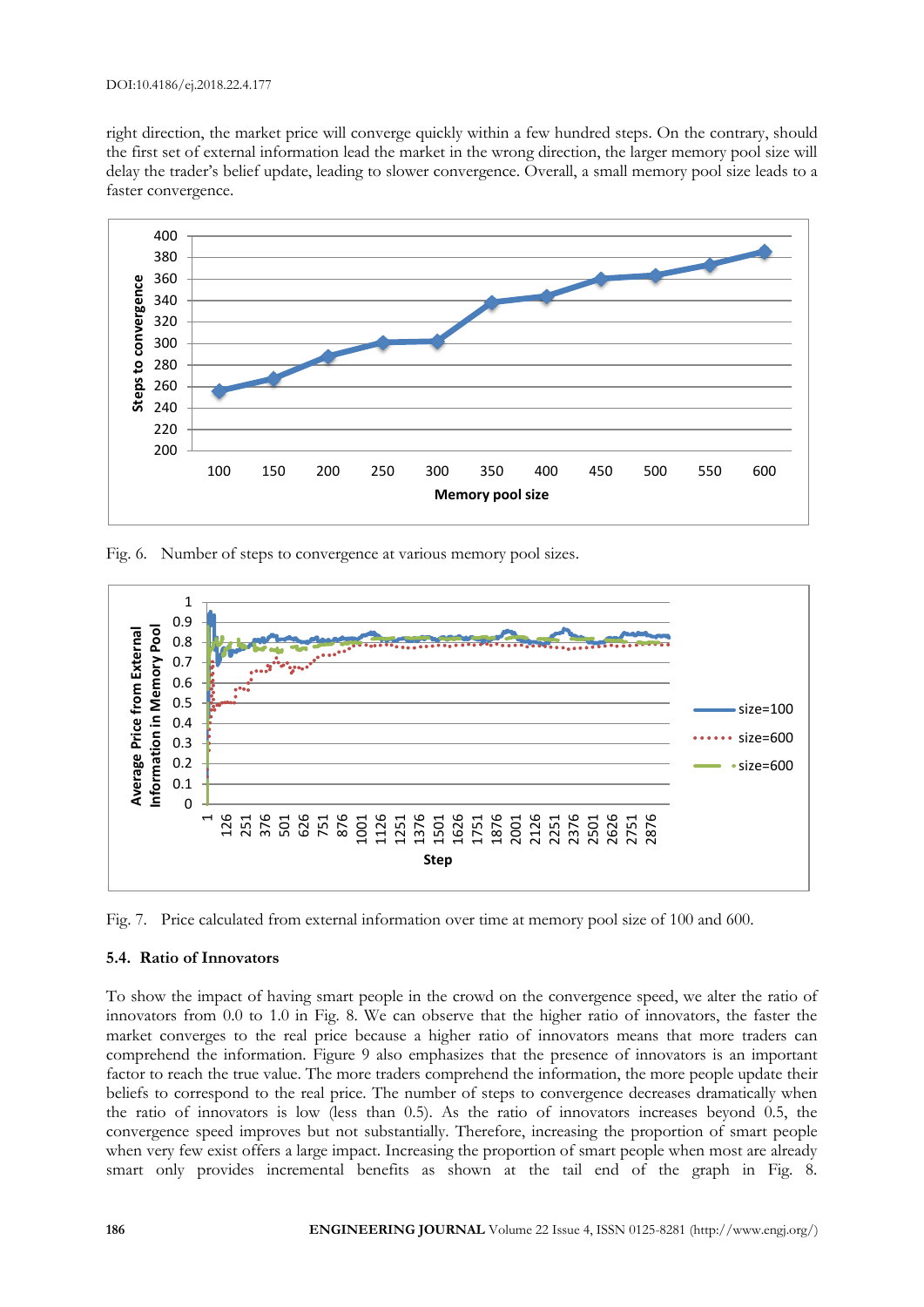

Fig. 8. Number of steps to convergence at various ratios of innovators.



Fig. 9. Market price over time at the ratio of innovators of 0.0, 0.5, and 1.0.

#### **5.5. Transmission Rate**

Finally, we show the relationship between the number of steps to convergence and the transmission rate in Fig. 10. When we increase the transmission rate from 0.1 to 1.0, we can observe that the higher the transmission rate, the faster the market converges to the real price. For example, from Fig. 11 with the transmission rate of 0.9, the market price quickly approaches the real price because the traders can receive more information. On the contrary, with the transmission rate of 0.1 the market price takes a long time to approach 0.8 since the traders rarely receive information related to the real price. Therefore, the transmission rate has a strong positive impact on the prediction markets. The more information (on the true value) the participants receive, the faster the market converges. Thus, it is vital to construct the prediction markets in the real world that allows for efficient and effective communications.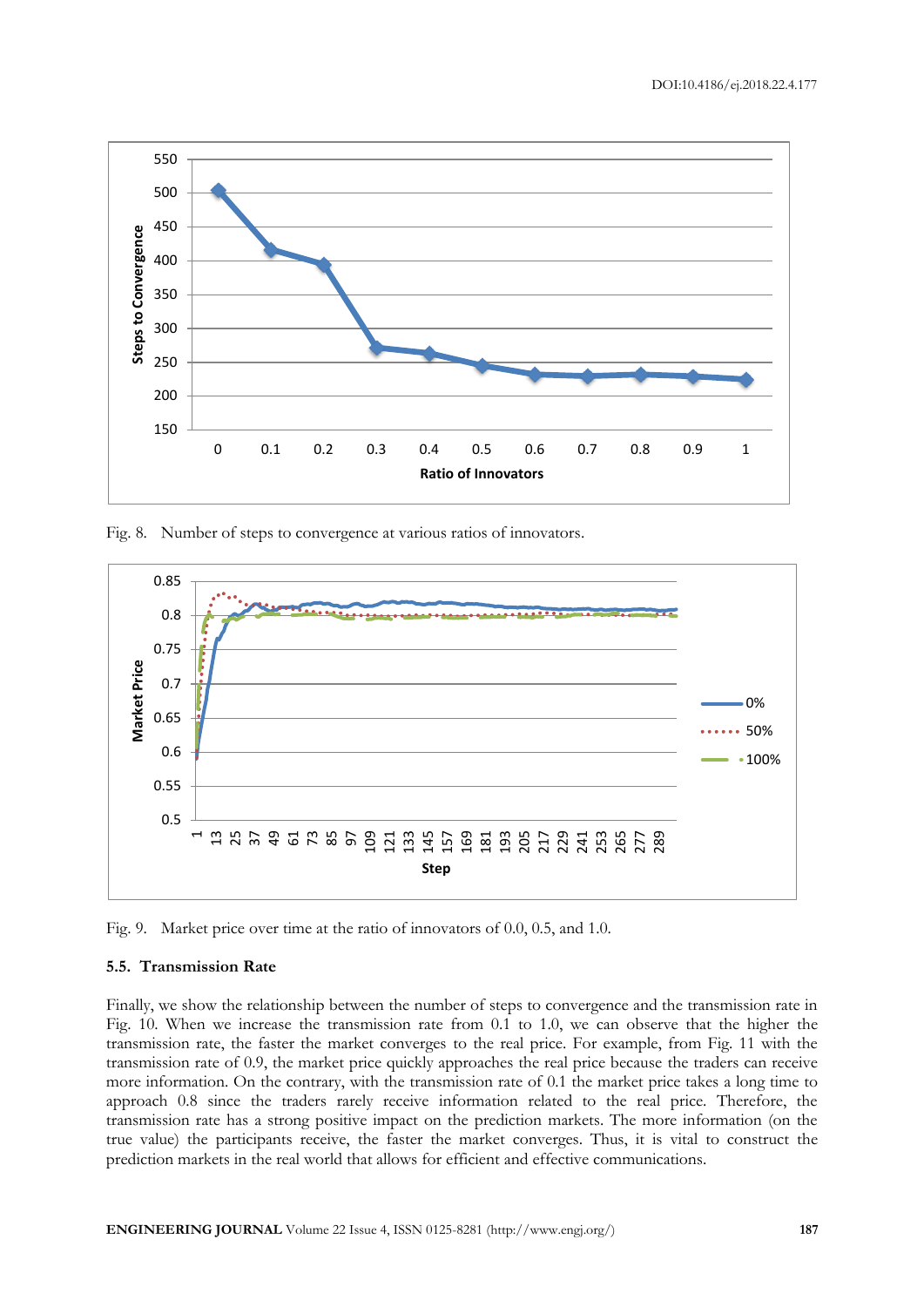

Fig. 10. Number of steps to convergence at various transmission rates.



Fig. 11. Market price over time at the transmission rate of 0.1, 0.5, and 0.9.

# **6. Insights and Conlclusion on Optimizing Market Parameters**

Prediction markets are widely used by many large organizations all over the world. Creating an effective prediction market depends on many factors. Our study of the market performance through the artificial prediction markets offer many insights relating to the impacts of key parameters in the market design. Since most of the events we want to forecast have limited time for market opening; these guidelines lead to a better market design that can forecast accurately within the time limit.

First of all, the experimental results have shown that the price convergence benefits from the ratio of innovators or smart traders. Moreover, the number of traders has no obvious effect on the convergence speed. In other words, regardless of the number of traders participating in the market; the market price converges to the real price at a relatively similar speed. Hence, we can conclude that, given the true and accurate information is being disseminated, the market maker should focus on incorporating smart participants that can grasp this new information and trade accordingly instead of aiming for a large number of participants.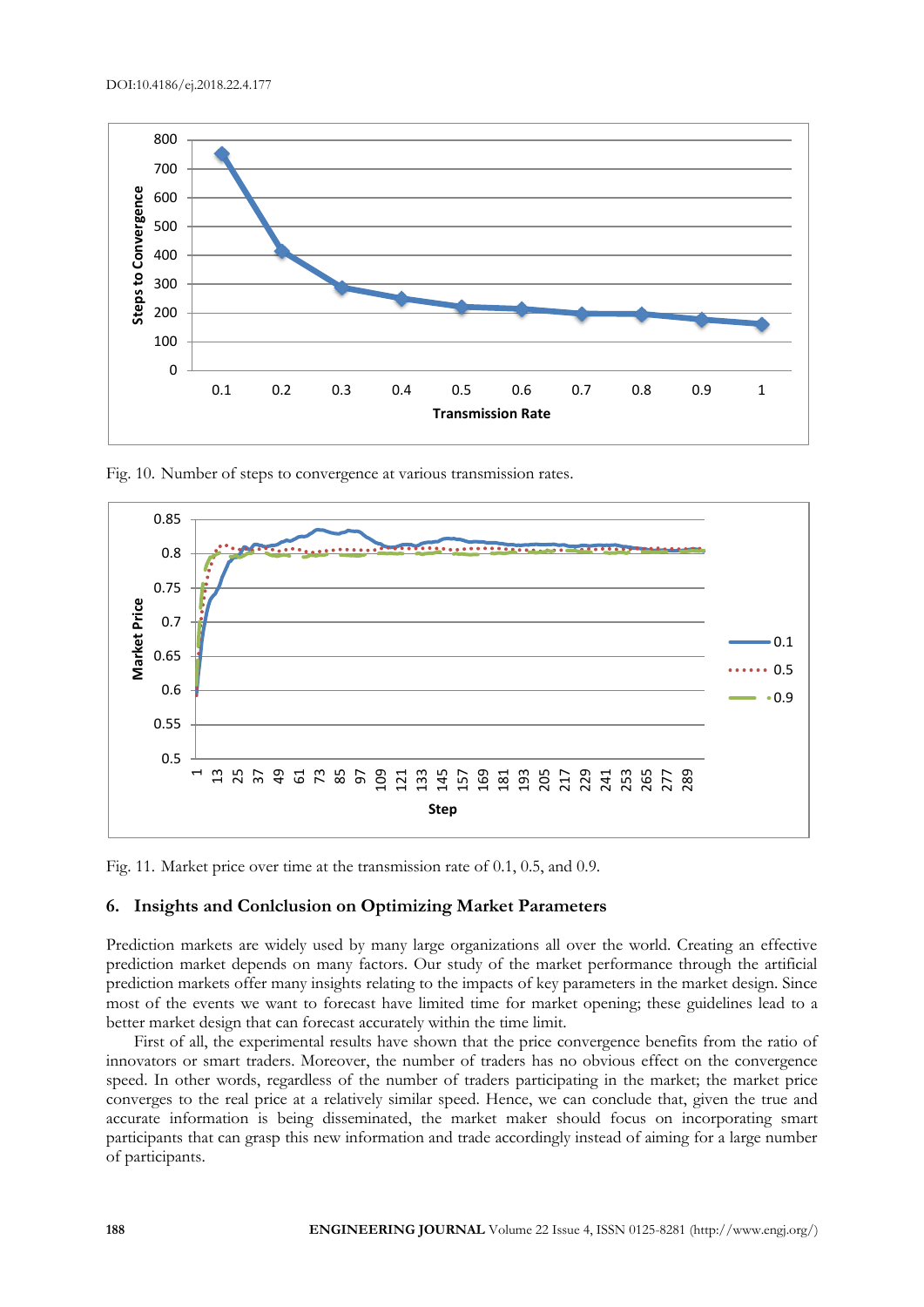Second, the traders' initial beliefs have no significant impact on the market performance. These initial values will be used during the first period and then replaced by the new beliefs which are calculated from the current beliefs together with the external information and the market price. Thus, the market maker should aim to recruit smart people with ability to learn instead of people with initial correct beliefs but unwilling to learn or adapt to the new information.

Third, from our analyses the memory pool size has a negative impact on the convergence because a large memory pool size tends to delay the traders in adjusting their predicted price to the real price. In other words, remembering too much can be damaging if earlier information is not accurate.

Last but not least, the higher the transmission rate, the faster the market price converges to the real price. When we increase the transmission rate from 0.0 to 0.5, the number of steps to convergence decreases dramatically; however, after the transmission rate reaches 0.5, the incremental gain slows down. Therefore, it is important for the market maker to encourage information related to the real price to be distributed as frequently as possible because information is the key knowledge that allows the traders to move in the right direction.

#### **References**

- [1] A. Graefe and J. S. Armstrong, "Comparing face to face meetings, nominal groups, Delphi, and prediction markets on an estimation tasks," *International Journal of Forecasting,* vol. 27, pp. 183-195, 2011.
- [2] C. R. Plott and K. Y. Chen, "Information aggregation mechanisms: Concept, design and implementation for a sales forecasting problem," Working Paper No. 1131. California Institute of Technology Social Science, 2002.
- [3] P. Sripawatakul and D. Sutivong. "Analysis of trading duration in pari-mutuel prediction markets," in *Proceedings of the 3rd International Conference on Information Management, Innovation Management and Industrial Engineering*, Kunming, China, 2010, pp. 141-144.
- [4] P. Sripawatakul and D. Sutivong, "Decision framework for constructing prediction markets," in *Proceedings of the 2nd IEEE International Conference on Information Management and Engineering*, Chengdu, China, 2010, pp. 35-39.
- [5] A. Borison and G. Hamm, "Prediction markets: A new tool for strategic decision-making," *California Management Review*, vol. 52, no. 4, pp. 125-137, 2010.
- [6] B. Cowgill, J. Wolfers, and E. Zitzewitz, "Using prediction markets to track information flows: Evidence from Google," in *Auctions, Market Mechanisms and Their Applications,* AMMA 2009.
- [7] J. Berg, R. Forsythe, F. Nelson, and T. Rietz, "Results from a dozen years of election futures markets research," in *Handbook of Experimental Economics Results*, Amsterdam, The Netherlands, Elsevier, 2001, pp. 742-751.
- [8] J. Ritterman, M. Osbornce, and E. Klein, "Using prediction markets and twitter to predict a swine flu pandemic," in *Proceedings of the 1st International Workshop on Social Media*, 2009.
- [9] H. Remidez and C. Joslin, "Using prediction markets to support IT project management," in *Proceedings of the Second International Research Workshop on Information Technology Project Management (IRWITPM)*, Montreal, Quebec, Canada, 2007.
- [10] M. Haywood, *Managing Virtual Teams: Practical Techniques for High-Technology Project Managers*. Boston: Artech House, 1998.
- [11] J. Berg and T. Rietz, "Prediction markets as decision support systems," *Information System Frontiers,* vol. 5, no. 1, pp. 79-93, 2003.
- [12] E. Pierce and L. Thomas, "Assessing information quality using prediction markets," in *Proceedings of the 12th International Conference on Information Quality*, Cambridge, 2007.
- [13] P. Polgreen. (2007). *Why Do Prediction Markets Work?* [Online]. Available: http://iehm.uiowa.edu/ iehm/content/faq [Accessed: 17 March 2013].
- [14] J. Wolfers and E. Zitzewitz, "Prediction markets," *Journal of Economic Perspectives*, vol. 18, no. 2, pp. 107-126, 2004.
- [15] D. Cliff, "Evolution of market mechanisms through a continuous space of auction-types," in *Proceedings of the IEEE Evolutionary Computation*, Honolulu, HI, 2002, pp. 2029-2034.
- [16] Z. Qin, "Market mechanism designs with heterogeneous trading agents," in *Proceedings of the 5th International Conference on Machine Learning and Applications,* Orlando, FL, 2006, pp. 69-76.
- [17] R. Hanson, "Combinatorial information market design," *Information System Frontiers*, vol. 5, no. 1, pp. 105-119, 2003.

**ENGINEERING JOURNAL** Volume 22 Issue 4, ISSN 0125-8281 (http://www.engj.org/) **189**